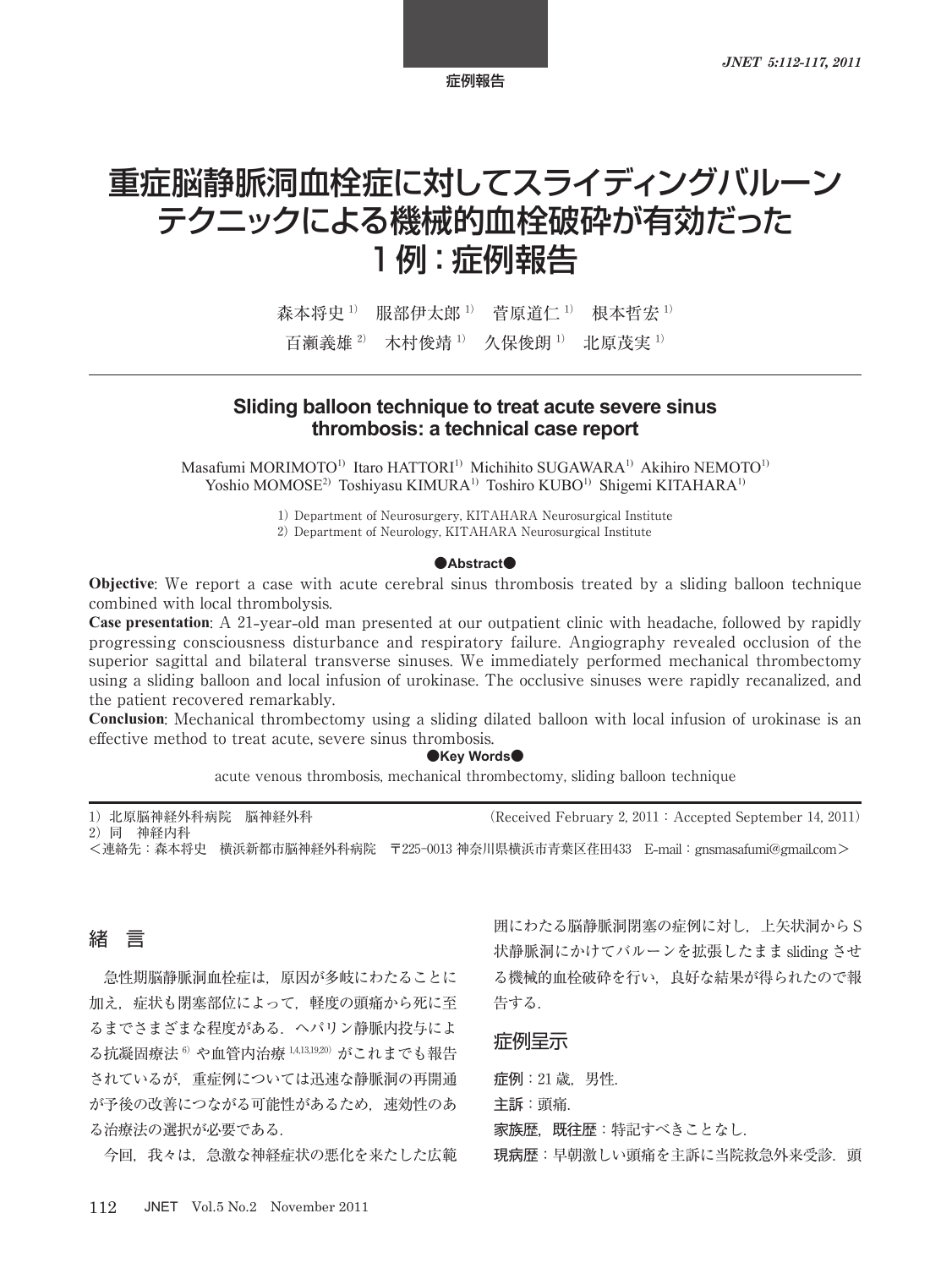

Fig. 1 Initial head CT scan  $(A)$  shows no apparent abnormality, while examination on admission  $(B)$  reveals a high density at the left transverse sinus (arrow).

部 CT 施行するも明らかな異常なく,一旦帰宅となった. その後も症状改善せず,翌日朝に頭痛が再増悪したため, 当院一般外来を再受診した.診察待機中に嘔吐を来たし, 次第に意識レベルの低下と左上肢の脱力が出現し,さら に呼吸不全と全身性強直性痙攣を認めたため,気管内挿 管を行い緊急入院となった.

入院時神経学的所見: 意識レベル: ICS 100, GCS 3 (E1V1M1).瞳孔不同なし.対光反射なし.呼吸不整. 入院時放射線学的所見:頭部 CT にて脳実質に明らかな 異常を認めなかったが (Fig. 1A), 翌日の再受診時の CT では左横静脈洞の高吸収域化が明確となった(Fig. 1B). 緊急脳血管撮影検査:内頚動脈撮影像にて,動脈相では 明らかな異常を認めなかったが,静脈相では,上矢状洞 静脈洞と両側横静脈洞の描出を認めず,側副血行路を介 して S 状静脈洞へ遅延する脳循環血流を認めた(Fig. 2). 血管内手術:全身ヘパリン投与下に ACT を 300 秒以上 に保ち、右大腿静脈に 6Fr シースを挿入した. 術前の CT 所見で横静脈洞が明らかに発達している左側からア プローチするために, 5Fr ENVOY 90 cm (Cordis, Miami, FL, USA) を, 左 S 状静脈洞に留置した. 右大 腿動脈には 4Fr シースを留置して 4F-OK1S(テルモ, 東京)を右総頚動脈に留置し、診断用に用いた. Synchro14(Boston Scientific, Natick, USA)と Excelsior 1018 Microcatheter (Boston Scientific, Natick, USA) を

用い,マイクロカテーテルを上矢状静脈洞の遠位部まで 誘導し,マイクロカテーテルからの造影で sinus の一部 が造影されることを確認してから 2.5 mm × 9 mm の Gateway Monorail PTA Dilatation Catheter (Boston Scientific, Natick, USA) に exchange して同部位まで誘 導し、バルーンを拡張させたまま、上矢状洞前頭部-横 静脈洞-左S状静脈洞の区間を数回往復させた(Fig. 3).その後,再び Gateway からマイクロカテーテルに exchange し、わずかに再開通を認めた上矢状洞からマ イクロカテーテルを用いてウロキナーゼ 36 万単位を 3 回にわたって静脈内投与し、血栓溶解を行った後に、再 度 Gateway に exchange して、拡張したまま上矢状洞-横静脈洞-左 S 状静脈洞区間を数回往復させた.術後, 右横静脈洞は閉塞したままだったが,上矢状静脈洞から 左横静脈洞-左 S 状静脈洞の開通が得られた (Fig. 4) ため,ヘパリンを中和せずに手技を終了した.

治療後経過:術直後の CT で右大脳半球に多発性脳内出 血を認めたが(Fig. 5),ヘパリンによる抗凝固療法(10,000 IU/日)と同時に、脳保護目的によるプロポフォール麻 酔および出血増大予防目的の血圧管理を行った.その間 APTT は 30~40 秒で推移した. 術後4日目の CT でわ ずかに出血の増大を認めたものの,新たな出血所見はな く、プロポフォールを中止し、術後1週間でヘパリンか らワルファリンに切り替えた. 退院時(術後18日目)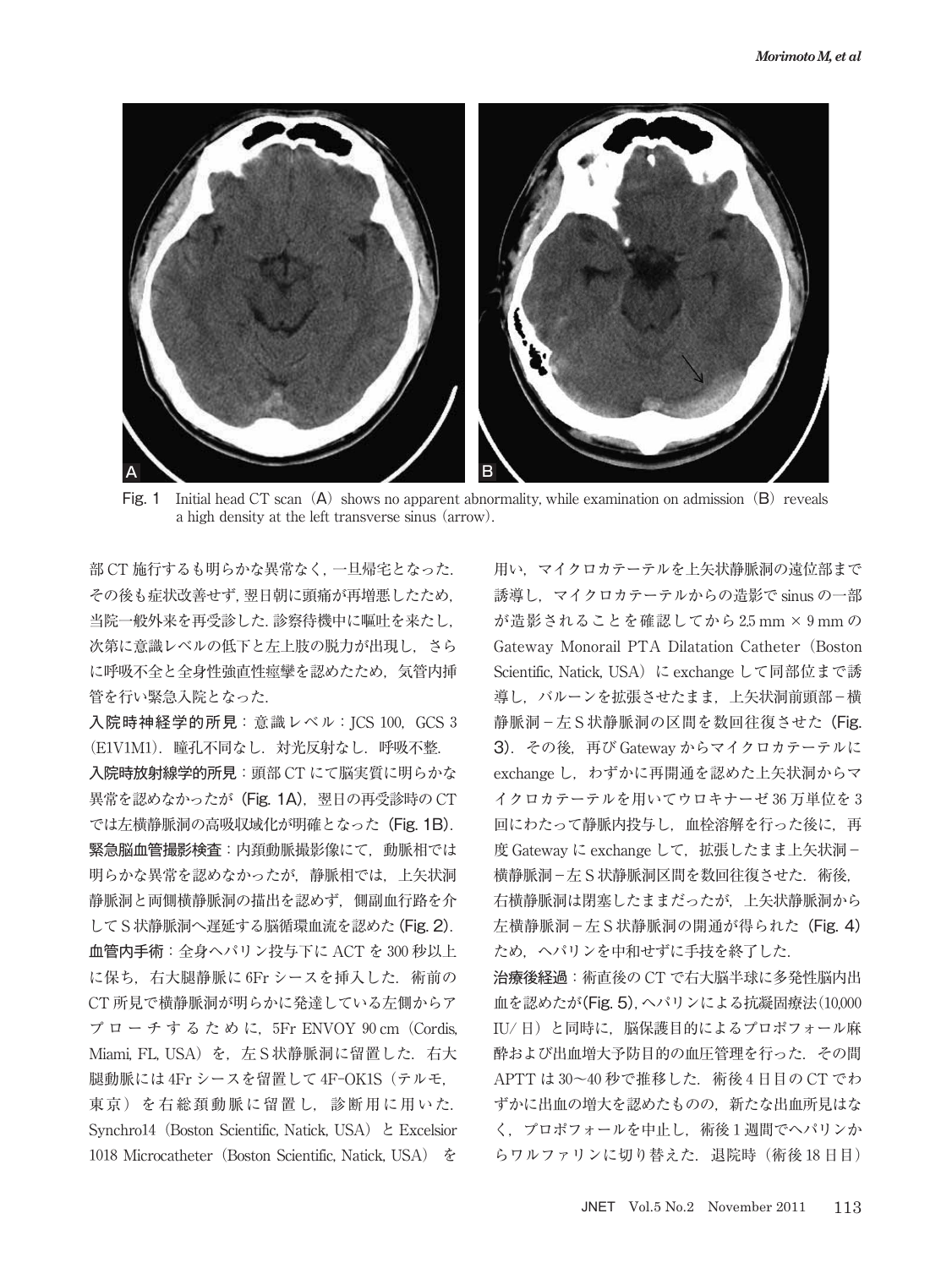

Fig. 2 Anteroposterior (A) and lateral (B) views of the right carotid angiogram show occlusion of the superior sagittal sinus (SSS) and bilateral transverse sinuses.



Fig. 3 A schematic drawing of the balloon sliding technique in the SSS.

の 3D-CTA では上矢状静脈洞と両側横静脈洞の再開通 を認め (Fig. 6), MRI でも新たな出血, 梗塞がないこ とを確認し、神経症状なく退院した. 術後1年経過した が,新たな症状出現なく外来通院中である.

# 考 察

脳静脈洞血栓症の予後は,報告により非常にばらつき  $\check{\mathcal{N}}$ ある. かつては 30~50% と高い死亡率が報告 $^{12}$  され ていたが,ISCVT(International Study on Cerebral Vein and Dural Sinus Thrombosis) を含む最近の報告 27,16,18) では,診断機器の発達による早期発見,低分子ヘパリン

投与,血管内治療の出現などによって 8~14% に大きく 改善したとされている. また、Dentali ら<sup>5</sup> によれば, 完全または部分回復の確率は 87.2% であり、1年以内の 再開通率は 85% と報告されている。ただ、その一方で. 8.7% は永久的神経症状が残存する予後不良例とされて おり,特に重症例では,適切な対応が遅れると予後が非 常に増悪する危険性が高いことも事実である.

治療法に関して、最近報告された EFNS ガイドライ  $\nu$ <sup>6)</sup>では、抗凝固療法,頭蓋内圧亢進の管理,てんか ん発作のコントロールが基本とされている.しかし全身 ヘパリン化の治療効果を待つ時間的余裕がないと考えら れる重症例の場合は,適切な治療の遅れによる予後不良 例があることから,早急な血行再建が考慮されるべきで ある.本症例は,意識清明で外来を受診してから,短時 間で麻痺を伴う急激な意識障害が出現し,全身性痙攣も 併発した重症例であったことから,頭蓋内圧亢進の進行 を予防するために早期に血行再建が必要と考えられた.

静脈洞血栓症に対する血管内治療については, randomized study に基づいたエビデンスはないものの<sup>8)</sup>, 局所線溶療法や血栓破砕法が有効であった報告がこれま でにも報告されている.局所線溶療法として,urokinase や recombinant tissue plasminogen activator(rt**-**PA)が 使用されるが <sup>9</sup>,14,<sup>15</sup>),その至適投与量に関する十分なデ ータはない. また、脳内出血症例に対しては出血増大の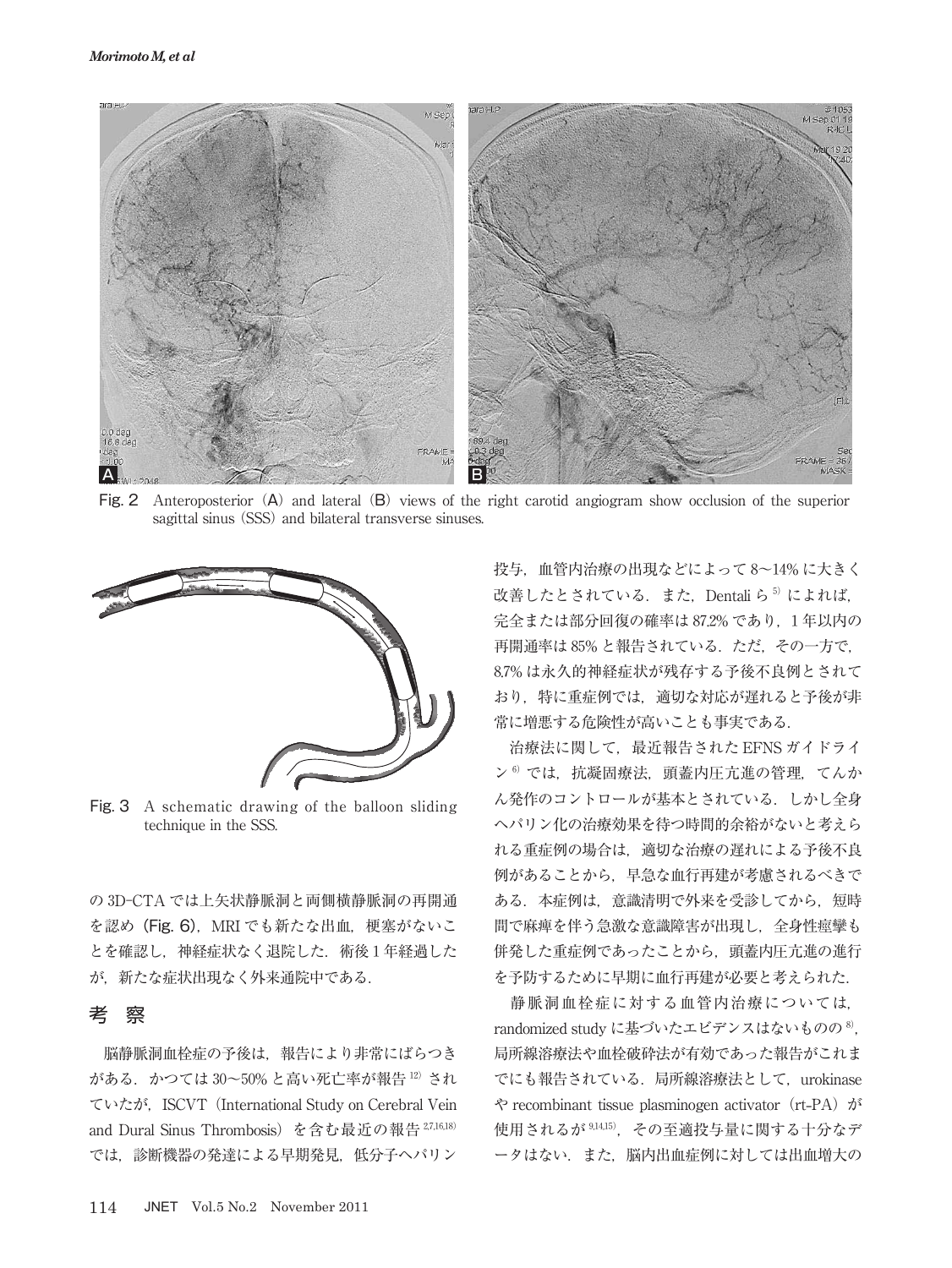

Fig. 4 Anteroposterior (A) and lateral (B) views of the right carotid angiogram show recanalization of the SSS and left transverse sinus (arrows).



Fig. 5 Postoperative head CT scans show multiple intracerebral hematomas and subarachnoid hemorrhage (A, B).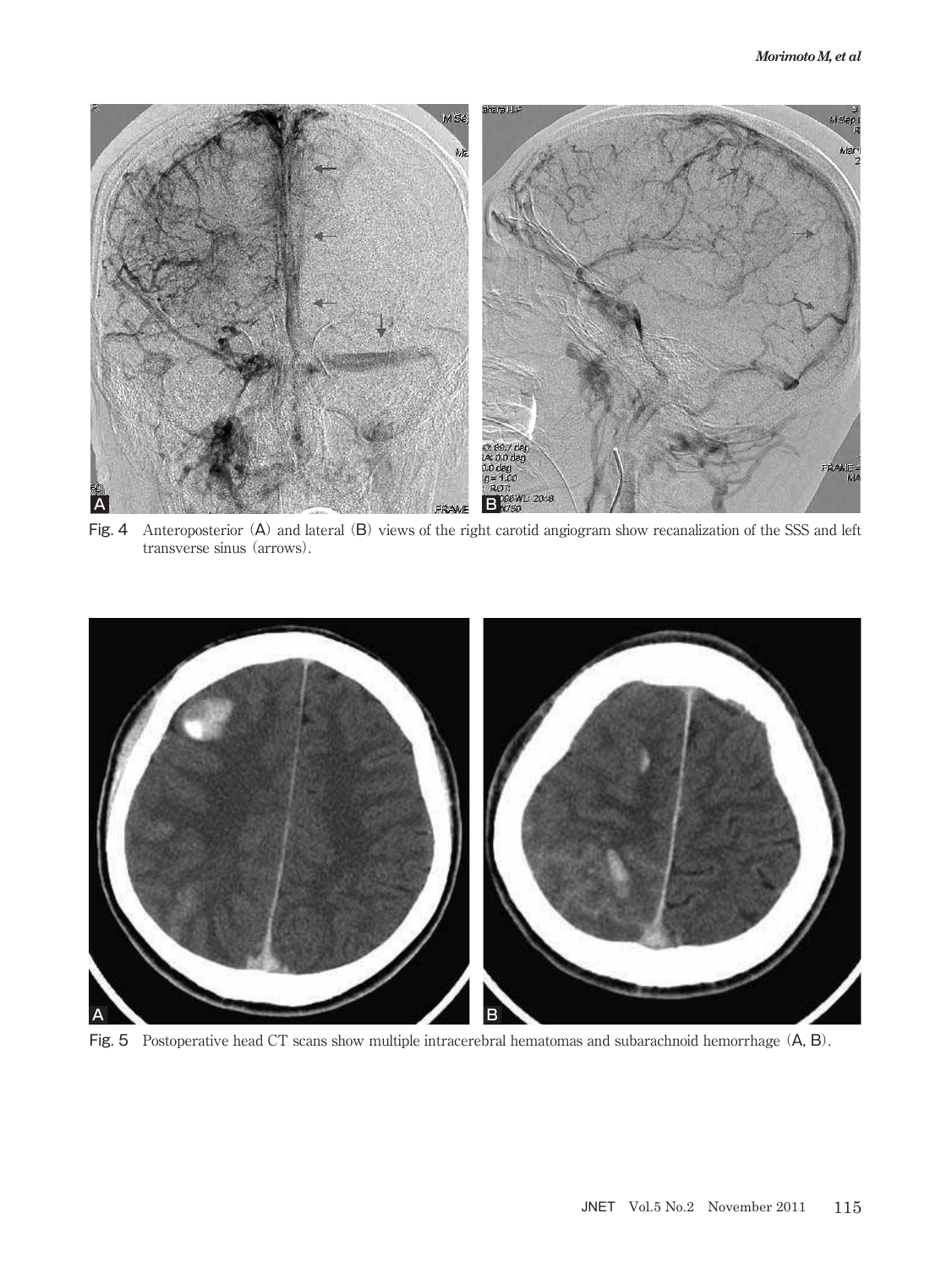

Fig. 6 Three**-**dimensional CT venogram shows recanalization of the SSS and bilateral transverse sinuses.

リスクを高めるという報告もあり<sup>3</sup>, 最終手段として行 うべきとの意見もある <sup>11</sup>).血栓破砕術については, PTA balloon<sup>4)</sup>, stent<sup>10)</sup>, rheolytic catheter<sup>13,19)</sup>, micro snare<sup>1)</sup>などの使用報告例がある.

本症例では,静脈洞の閉塞が広範囲にわたり,局所線 溶療法では迅速な再開通が得られにくいと判断したた め、バルーンによる機械的血栓破砕術をまず施行し、引 き続き、ウロキナーゼ動注による血栓溶解を試みた. 本 症例のように,バルーンを拡張したまま静脈洞内を移動 させる方法に関する報告例はわずかに散見されるに過ぎ ず <sup>4</sup>,<sup>13</sup>),今回と同様に局所線溶療法を併用した症例もあ れば4), 頭蓋内出血を併発していたために、機械的破砕 のみを行い、良好な結果が得られた報告もある 13). 本 症例のようにバルーンを拡張したままスライドさせるこ とは,血栓内に機械的に血流経路を再建することができ ると考えられ,ウロキナーゼとの血栓接触面を拡大させ, 血行再建に要する時間短縮に有用であったと思われる.

操作上の注意点としては、sinus の描出が不良であり, 途中で sinus の狭小化や分離している場合もあるため, バルーンを拡張する前に確実に太い内腔の静脈洞内であ ることを確認しておくことと,ゆっくりスライドさせて, 抵抗のある部位がないか確認しながら行うことがあげら れる.今回もまずマイクロカテーテルを上矢状洞の遠位 部まで誘導し,造影により sinus 内にあることを確認し てから、バルーンのスライドを施行した.

Chaloupka らのように<sup>4)</sup>, バルーンカテーテルの径を 段階的に大きくしながら静脈洞形成術を目的とするバル ーン使用方法もあるが,静脈穿孔のリスクも伴うことが 予想される. 我々は、径の小さなバルーンを用いること で穿孔のリスクを回避し,線溶効果の増大を目的として 本テクニックを施行した.静脈洞が広範囲に描出されな い場合は大量血栓の存在が予想されるため本テクニック がより有用である可能性がある.本症例では,術後,頭 蓋内出血を認めたが、最近の複数のガイドライン 6,17)に おいて,低分子ヘパリンの全身投与は脳内出血を伴う脳 静脈洞血栓症に対しても推奨されており,低濃度でヘパ リン化を継続した.

本症例は基礎疾患について、家族歴, 既往歴とも特記 すべきことなく,凝固系異常をはじめ,血液検査でも明 らかな異常所見はみられず、神経内科, 循環器科におけ る精査でも異常を認めなかった.重症静脈洞血栓症の原 因は不明のままだが,念のためワルファリン内服にて抗 凝固療法を継続している.

# 結 語

重症静脈洞血栓症に対して,バルーンのスライディン グによる機械的血栓破砕を施行した症例を報告した. 本 テクニックは迅速な再開通を要する広範囲静脈洞血栓症 に対する再開通療法の adjunctive technique として有用 であると思われた.

## 文 献

- 1) Bagley LJ, Hurst RW, Galetta S, et al: Use of a microsnare to aid directthrombolytic therapy of dural sinus thrombosis. Am J Roentgenol 170:784-786, 1998.
- 2) Baumgartner RW, Studer A, Arnold M, et al: Recanalisation of cerebral venous thrombosis. J Neurol Neurosurg Psychiatry 74:459-461, 2003.
- 3) Canhao P, Falcao F, Ferro JM: Thrombolytics for cerebral sinus thrombosis: a systematic review. Cerebrovasc Dis 15:159-166, 2003.
- 4) Chaloupka JC, Mangla S, Huddle DC: Use of mechanical thrombolysis via microballoon percutaneous transluminal angioplasty for the treatment of acute dural sinus thrombosis: case presentation and technical report. Neurosurgery 45:650-656, 1999.
- 5) Dentali F, Crowther M, Ageno W: Thrombophilic abnormalities, oral contraceptives, and risk of cerebral vein